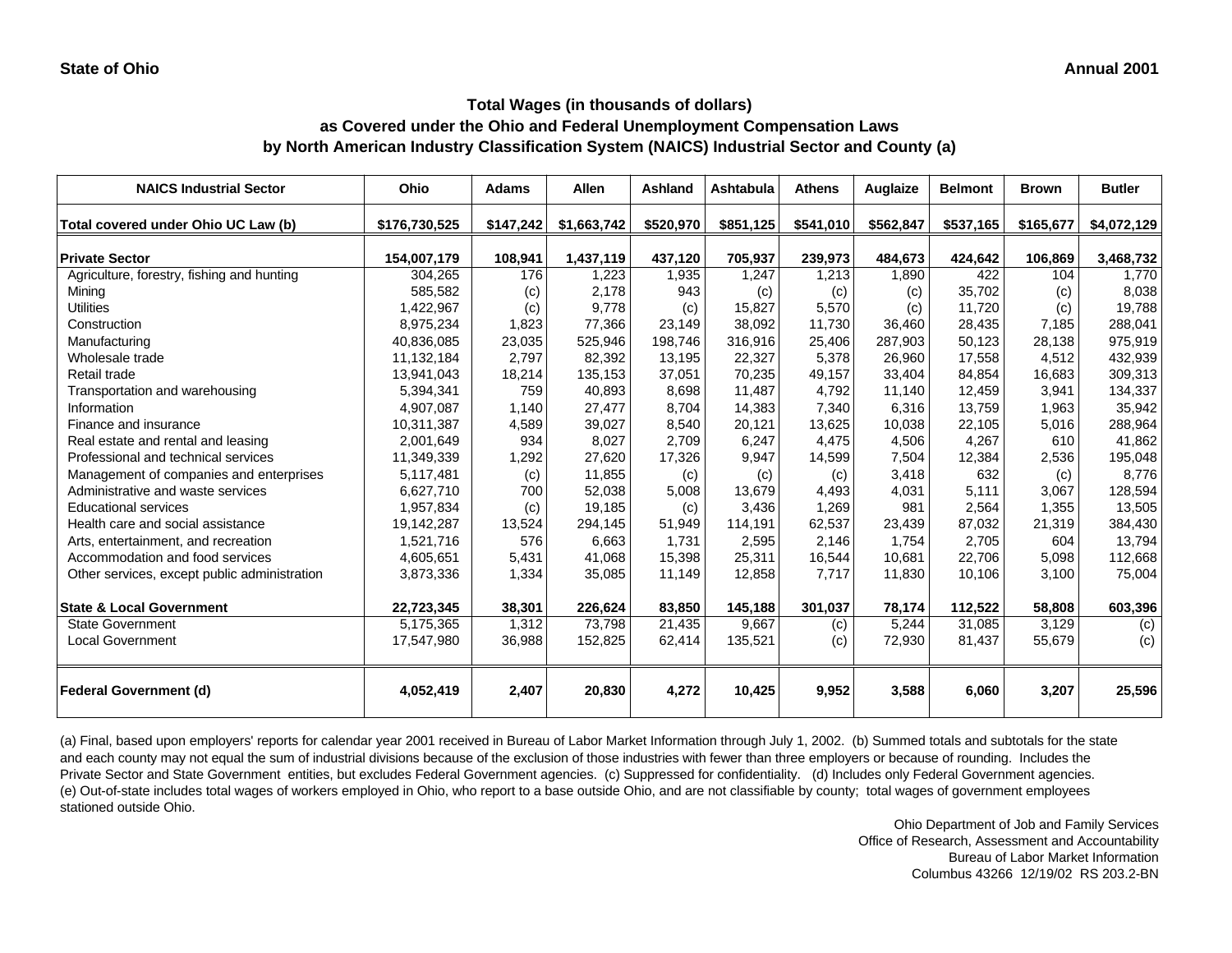| <b>NAICS Industrial Sector</b>               | Carroll   | Champaign | <b>Clark</b> | <b>Clermont</b> | <b>Clinton</b> | Columbiana | Coshocton | Crawford  | Cuyahoga     | <b>Darke</b> |
|----------------------------------------------|-----------|-----------|--------------|-----------------|----------------|------------|-----------|-----------|--------------|--------------|
| Total covered under Ohio UC Law (b)          | \$156,951 | \$319,743 | \$1,636,765  | \$1,612,677     | \$769,785      | \$830,463  | \$358,762 | \$443,063 | \$28,969,335 | \$508,965    |
| <b>Private Sector</b>                        | 132,404   | 263,680   | 1,413,139    | 1,402,272       | 680,117        | 702,496    | 316,313   | 382,412   | 25,718,226   | 449,097      |
| Agriculture, forestry, fishing and hunting   | 359       | 2,052     | 12,160       | 329             | 354            | 1.756      | 1,430     | 2,833     | 8,011        | 14,912       |
| Mining                                       | 426       | (c)       | (c)          | 386             | (c)            | 7,142      | 5,723     | (c)       | 21,207       | (c)          |
| <b>Utilities</b>                             | (c)       | (c)       | (c)          | 41,944          | (c)            | (c)        | 29,838    | (c)       | 130,147      | (c)          |
| Construction                                 | 8,946     | 6,988     | 64,492       | 114,347         | 9,808          | 37.755     | 9,221     | 19,536    | 1.139.949    | 41,722       |
| Manufacturing                                | 66,147    | 145,919   | 542,913      | 395,121         | 156,343        | 253,153    | 146,106   | 201,385   | 4,984,366    | 149,409      |
| Wholesale trade                              | 6,503     | 7,682     | 52,780       | 90,110          | 18,759         | 30,018     | 5,919     | 18.906    | 2,172,980    | 28,338       |
| Retail trade                                 | 15,150    | 22,311    | 170,858      | 174,751         | 45,093         | 75,344     | 20,685    | 26,577    | 1,833,375    | 38,865       |
| Transportation and warehousing               | 4,290     | 1,626     | 81,444       | 14,610          | (c)            | 44,736     | 10,800    | 4,046     | 811,969      | 24,032       |
| Information                                  | 2,466     | 3,797     | 17,139       | 110,508         | 12,259         | 9,302      | 3,258     | 2,815     | 959,314      | 4,312        |
| Finance and insurance                        | 3,066     | 8,089     | 33,917       | 116,201         | 23,373         | 21,273     | 6,509     | 18,591    | 2,804,743    | 18,915       |
| Real estate and rental and leasing           | 462       | 16,133    | 9,957        | 14,068          | 5,808          | 3,851      | 1,024     | 1,291     | 441,830      | 2,097        |
| Professional and technical services          | 1.714     | 2,389     | 32,234       | 85,378          | 5,749          | 23,970     | 11,083    | 11,918    | 2,592,059    | 20,211       |
| Management of companies and enterprises      | (c)       | (c)       | 3,516        | 5,752           | 7,969          | (c)        | 604       | (c)       | 877,315      | (c)          |
| Administrative and waste services            | 2,339     | 3,174     | 30,698       | 35,308          | 7,848          | 29,164     | 8,018     | 3,544     | 1,105,541    | 7,046        |
| <b>Educational services</b>                  | (c)       | (c)       | 21,557       | 6,700           | (c)            | 1,580      | 508       | (c)       | 554,368      | (c)          |
| Health care and social assistance            | 10,452    | 22,527    | 231,531      | 110,865         | 28,912         | 119,081    | 39,548    | 46,959    | 3,494,916    | 47,846       |
| Arts, entertainment, and recreation          | 978       | 1,755     | 6,333        | 8,150           | 1,142          | 2,663      | 4,042     | 940       | 467,375      | 1,531        |
| Accommodation and food services              | 4,299     | 8,447     | 44,072       | 43,590          | 11,691         | 21,402     | 5,864     | 9,521     | 681,253      | 9,513        |
| Other services, except public administration | 3,089     | 5,214     | 44,560       | 34,153          | 6,080          | 13,980     | 6,133     | 6,820     | 637,510      | 9,704        |
| <b>State &amp; Local Government</b>          | 24,547    | 56,063    | 223,626      | 210,405         | 89,668         | 127,968    | 42,449    | 60,650    | 3,251,108    | 59,868       |
| <b>State Government</b>                      | 1,147     | 2,124     | 16,297       | 18,123          | 5,203          | 11,946     | 1,833     | 4,363     | 235,177      | 2,129        |
| <b>Local Government</b>                      | 23,400    | 53,939    | 207,329      | 192,282         | 84,465         | 116,022    | 40,616    | 56,287    | 3,015,931    | 57,740       |
| <b>Federal Government (d)</b>                | 1,712     | 2,945     | 28,438       | 13,161          | 6,867          | 27,261     | 3,885     | 3,233     | 883,980      | 4,220        |

(a) Final, based upon employers' reports for calendar year 2001 received in Bureau of Labor Market Information through July 1, 2002. (b) Summed totals and subtotals for the state and each county may not equal the sum of industrial divisions because of the exclusion of those industries with fewer than three employers or because of rounding. Includes the Private Sector and State Government entities, but excludes Federal Government agencies. (c) Suppressed for confidentiality. (d) Includes only Federal Government agencies. (e) Out-of-state includes total wages of workers employed in Ohio, who report to a base outside Ohio, and are not classifiable by county; total wages of government employees stationed outside Ohio.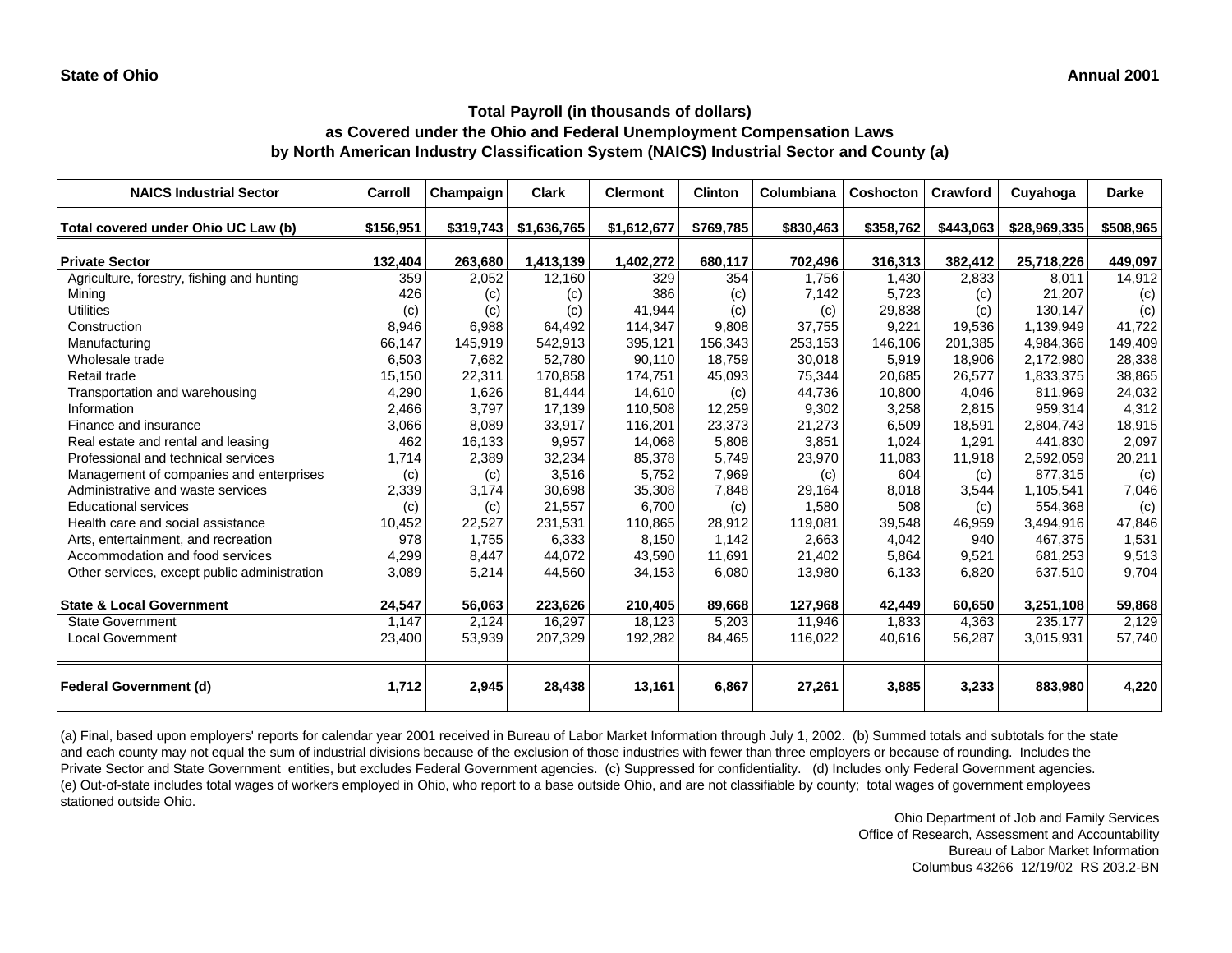| <b>NAICS Industrial Sector</b>               | <b>Defiance</b> | <b>Delaware</b> | Erie        | <b>Fairfield</b> | <b>Fayette</b> | <b>Franklin</b> | <b>Fulton</b> | Gallia    | Geauga    | Greene      |
|----------------------------------------------|-----------------|-----------------|-------------|------------------|----------------|-----------------|---------------|-----------|-----------|-------------|
| Total covered under Ohio UC Law (b)          | \$588,573       | \$1,335,294     | \$1,200,147 | \$899,135        | \$274,345      | \$24,747,519    | \$592,452     | \$340,629 | \$974,471 | \$1,443,765 |
| <b>Private Sector</b>                        | 533,732         | 1,170,664       | 1,029,532   | 671,863          | 229,827        | 21, 155, 263    | 527,741       | 282,074   | 862,057   | 1,146,415   |
| Agriculture, forestry, fishing and hunting   | (c)             | 3,212           | 4,086       | 1,370            | 362            | 7,251           | 5,155         | 903       | 6,643     | 2,754       |
| Mining                                       | (c)             | (c)             | 8,184       | 578              | (c)            | 15,099          | (c)           | (c)       | (c)       | (c)         |
| <b>Utilities</b>                             | 1,100           | (c)             | (c)         | 8,544            | (c)            | 190,440         | (c)           | 52,469    | (c)       | (c)         |
| Construction                                 | 23,885          | 106,954         | 47,697      | 65,977           | 8,220          | 1,269,112       | 39,512        | 11,872    | 80,362    | 55,493      |
| Manufacturing                                | 319,034         | 210,657         | 449,142     | 196,252          | 99,276         | 2,457,349       | 314,727       | 35,415    | 348,509   | 181,005     |
| Wholesale trade                              | 16,905          | 87,311          | 63,423      | 22,779           | 12,256         | 1,448,144       | 31,699        | 5,383     | 65,283    | 55,359      |
| Retail trade                                 | 49,278          | 131,441         | 86,848      | 96,909           | 37,427         | 2,351,817       | 34,521        | 29,185    | 64,603    | 167,033     |
| Transportation and warehousing               | 11,223          | 13,611          | 26,439      | 15,881           | (c)            | 943,100         | 5,392         | 12,692    | 21,140    | 16,205      |
| Information                                  | 6,589           | 8,982           | 12,601      | 7,489            | 1,640          | 1,185,803       | 3,253         | 3,602     | 5,840     | 50,063      |
| Finance and insurance                        | 18,028          | 183,296         | 27,220      | 22,930           | 12.587         | 2,376,360       | 13,850        | 11.003    | 22,746    | 59,547      |
| Real estate and rental and leasing           | 1,961           | 22,588          | 6,229       | 9,267            | 1,874          | 383,274         | 2,684         | 1,447     | 4,191     | 12,252      |
| Professional and technical services          | 7,607           | 152,146         | 21,353      | 31,185           | 2,475          | 2,278,155       | 9,607         | 1,488     | 42,068    | 237,929     |
| Management of companies and enterprises      | 3,691           | 44,267          | 1,456       | 7,262            | (c)            | 965,149         | (c)           | (c)       | 5,405     | 21,313      |
| Administrative and waste services            | 7,088           | 27,930          | 17,920      | 22,862           | 2,935          | 1,212,790       | 6,201         | 2,901     | 37,874    | 37,824      |
| <b>Educational services</b>                  | 5,844           | 21,093          | (c)         | 5,747            | (c)            | 217,181         | (c)           | (c)       | 13,106    | 46,176      |
| Health care and social assistance            | 40,152          | 66,709          | 128,266     | 88,046           | 17,400         | 2,293,436       | 35,576        | 86,956    | 78,648    | 115,363     |
| Arts, entertainment, and recreation          | 1,687           | 26,356          | 54,029      | 5,565            | 1,212          | 176,718         | 3,811         | 384       | 18.055    | 9,945       |
| Accommodation and food services              | 11,301          | 35,167          | 45,556      | 36,984           | 10,629         | 747,415         | 8,764         | 9,745     | 22,316    | 50,005      |
| Other services, except public administration | 7,991           | 19,687          | 20,505      | 26,237           | 3,206          | 636,669         | 8,772         | 6,962     | 19,244    | 21,918      |
|                                              |                 |                 |             |                  |                |                 |               |           |           |             |
| <b>State &amp; Local Government</b>          | 54,840          | 164,630         | 170,614     | 227,272          | 44,518         | 3,592,256       | 64,710        | 58,554    | 112,414   | 297,350     |
| <b>State Government</b>                      | 4,327           | 40,402          | 34,225      | 31,060           | 2,037          | 1,714,951       | 5,997         | (c)       | 6,747     | 100,178     |
| <b>Local Government</b>                      | 50,514          | 124,228         | 136,390     | 196,213          | 42,481         | 1,877,304       | 58,714        | (c)       | 105,668   | 197,172     |
| <b>Federal Government (d)</b>                | 4,361           | 9,566           | 8,777       | 10,985           | 2,304          | 605,629         | 3,979         | 2,946     | 5,352     | 650,792     |

(a) Final, based upon employers' reports for calendar year 2001 received in Bureau of Labor Market Information through July 1, 2002. (b) Summed totals and subtotals for the state and each county may not equal the sum of industrial divisions because of the exclusion of those industries with fewer than three employers or because of rounding. Includes the Private Sector and State Government entities, but excludes Federal Government agencies. (c) Suppressed for confidentiality. (d) Includes only Federal Government agencies. (e) Out-of-state includes total wages of workers employed in Ohio, who report to a base outside Ohio, and are not classifiable by county; total wages of government employees stationed outside Ohio.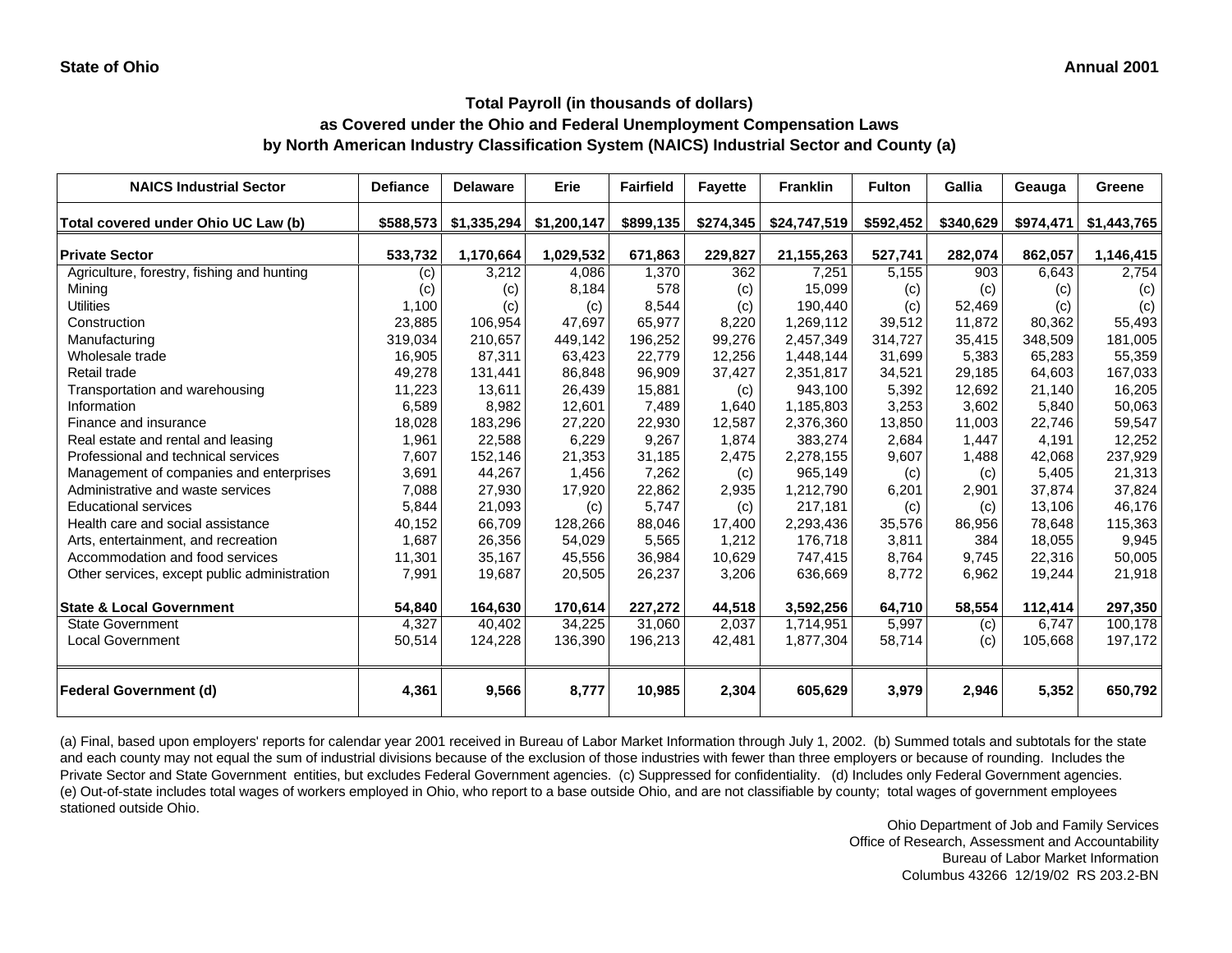#### **Total Payroll (in thousands of dollars)**

## **as Covered under the Ohio and Federal Unemployment Compensation Laws by North American Industry Classification System (NAICS) Industrial Sector and County (a)**

| <b>NAICS Industrial Sector</b>               | <b>Guernsey</b> | <b>Hamilton</b> | <b>Hancock</b> | <b>Hardin</b> | <b>Harrison</b> | Henry     | <b>Highland</b> | <b>Hocking</b> | <b>Holmes</b> | <b>Huron</b> |
|----------------------------------------------|-----------------|-----------------|----------------|---------------|-----------------|-----------|-----------------|----------------|---------------|--------------|
| Total covered under Ohio UC Law (b)          | \$352,921       | \$20,934,455    | \$1,314,758    | \$221,213     | \$95,896        | \$321,523 | \$270,491       | \$162,047      | \$391,684     | \$736,600    |
| <b>Private Sector</b>                        | 273,211         | 19,110,265      | 1,216,957      | 181,656       | 77,813          | 262,925   | 210,437         | 113,362        | 353,201       | 658,357      |
| Agriculture, forestry, fishing and hunting   | 515             | 4,212           | (c)            | 751           | 933             | 1,692     | (c)             | 600            | 4,323         | 10,904       |
| Mining                                       | 2,819           | 14,387          | 115,463        | (c)           | 18,168          | (c)       | 4,925           | (c)            | 6,248         | (c)          |
| <b>Utilities</b>                             | 2,843           | 186,787         | 7,912          | 2,808         | (c)             | 908       | 2,996           | (c)            | (c)           | 1,805        |
| Construction                                 | 22,629          | 1,019,464       | 34,792         | 4,912         | 7,499           | 21,821    | 12.402          | 9,316          | 28,166        | 64,206       |
| Manufacturing                                | 80,803          | 3,545,649       | 484,743        | 81,786        | 20,200          | 135,455   | 83,815          | 45,750         | 172,118       | 337,363      |
| Wholesale trade                              | 11,954          | 1,658,104       | 41,537         | 9,453         | 5,315           | 7,872     | 5,717           | 4,230          | 15,053        | 22,843       |
| Retail trade                                 | 32,913          | 1,286,177       | 99,476         | 17,332        | 5,321           | 20,040    | 28,537          | 15,518         | 32,207        | 46,198       |
| Transportation and warehousing               | 6,944           | 493,848         | 56,837         | 2,714         | 2,144           | 17,664    | 6,299           | 2.601          | 10,531        | 26,770       |
| Information                                  | 5,617           | 701,163         | 14,689         | 2,143         | 731             | 3,592     | 10,659          | 1,853          | 2,026         | 12,178       |
| Finance and insurance                        | 8,682           | 1,341,458       | 35,722         | 4,406         | (c)             | 8,078     | 14.957          | 4,501          | 10.639        | 15,845       |
| Real estate and rental and leasing           | 1,565           | 313,859         | 7,596          | 790           | 905             | (c)       | 1,629           | 1,113          | 1,155         | 1,893        |
| Professional and technical services          | 7,551           | 1,886,710       | 23,138         | 2,124         | 732             | 2,289     | 2,684           | 1,981          | 7,661         | 16,917       |
| Management of companies and enterprises      | 3,004           | 1,866,552       | 26,947         | (c)           | (c)             | (c)       | (c)             | (c)            | 2,627         | 5,430        |
| Administrative and waste services            | 12,947          | 899,053         | 67,073         | 1,266         | 715             | 3,198     | 2,040           | 1,347          | 9,433         | 6,109        |
| <b>Educational services</b>                  | 393             | 227,821         | (c)            | (c)           | (c)             | 481       | (c)             | 574            | (c)           | (c)          |
| Health care and social assistance            | 51,135          | 2,408,689       | 119,630        | 15,313        | 10,638          | 23,180    | 20.979          | 10.646         | 28,094        | 57,025       |
| Arts, entertainment, and recreation          | 825             | 271,400         | 3,489          | 821           | 733             | 263       | 166             | 1,230          | 796           | 1,527        |
| Accommodation and food services              | 15,179          | 515,989         | 30,303         | 6,963         | 1,241           | 4,487     | 9,211           | 5,884          | 12,305        | 17,616       |
| Other services, except public administration | 4,894           | 468,943         | 20,658         | 3,276         | 1,319           | 4,214     | 3,198           | 2,974          | 8,194         | 9,893        |
| <b>State &amp; Local Government</b>          | 79,709          | 1,824,189       | 97,801         | 39,557        | 18,083          | 58,598    | 60,054          | 48,685         | 38,483        | 78,243       |
| <b>State Government</b>                      | 33,059          | (c)             | 8,823          | 1,349         | 1,049           | 7,159     | 3,942           | 15,786         | 1,332         | 3,709        |
| <b>Local Government</b>                      | 46,650          | (c)             | 88,978         | 38,208        | 17,034          | 51,440    | 56,112          | 32,899         | 37,151        | 74,534       |
| <b>Federal Government (d)</b>                | 4,291           | 521,493         | 7,649          | 3,025         | 2,146           | 2,743     | 4,179           | 1,775          | 2,572         | 5,526        |

(a) Final, based upon employers' reports for calendar year 2001 received in Bureau of Labor Market Information through July 1, 2002. (b) Summed totals and subtotals for the state and each county may not equal the sum of industrial divisions because of the exclusion of those industries with fewer than three employers or because of rounding. Includes the Private Sector and State Government entities, but excludes Federal Government agencies. (c) Suppressed for confidentiality. (d) Includes only Federal Government agencies. (e) Out-of-state includes total wages of workers employed in Ohio, who report to a base outside Ohio, and are not classifiable by county; total wages of government employees stationed outside Ohio.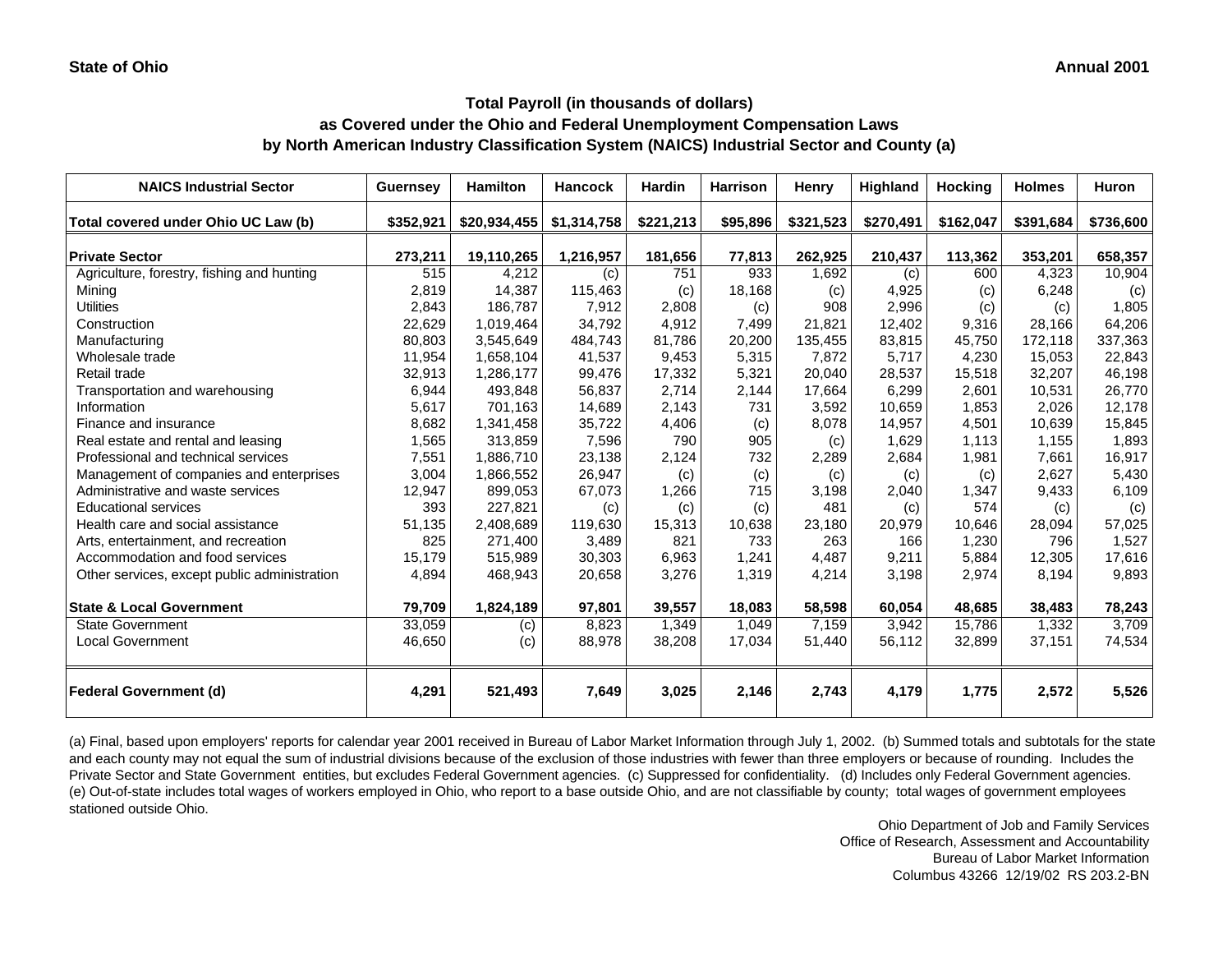| <b>NAICS Industrial Sector</b>               | <b>Jackson</b> | <b>Jefferson</b> | Knox      | Lake        | <b>Lawrence</b> | Licking     | Logan     | Lorain      | Lucas       | <b>Madison</b> |
|----------------------------------------------|----------------|------------------|-----------|-------------|-----------------|-------------|-----------|-------------|-------------|----------------|
| Total covered under Ohio UC Law (b)          | \$263,524      | \$683,887        | \$501,288 | \$3,081,859 | \$260,911       | \$1,506,617 | \$649,760 | \$3,220,744 | \$7,661,640 | \$387,833      |
| <b>Private Sector</b>                        | 222,609        | 584,837          | 420,674   | 2,705,378   | 181,710         | 1,292,661   | 591,196   | 2,756,080   | 6,569,341   | 285,156        |
| Agriculture, forestry, fishing and hunting   | 5,770          | (c)              | 1,811     | 21,734      | 154             | 21,318      | 1,916     | 15,901      | 8,171       | 1,833          |
| Mining                                       | 15,251         | 2,116            | 3,352     | 11,288      | (c)             | (c)         | 2,252     | (c)         | 5,501       | (c)            |
| <b>Utilities</b>                             | (c)            | 55,932           | 2,318     | 45,714      | 3,818           | 9,533       | (c)       | 30,308      | 51,464      | (c)            |
| Construction                                 | 9,839          | 52,161           | 37,241    | 166,661     | 24,051          | 99,000      | 24,403    | 197,135     | 492,296     | 13,523         |
| Manufacturing                                | 98,702         | 151,879          | 173,236   | 1,081,114   | 19,113          | 332,749     | 329,295   | 1,204,955   | 1,624,518   | 116,135        |
| Wholesale trade                              | 5,854          | 19,169           | 13,218    | 173,351     | 4,560           | 27,210      | 14,760    | 97,056      | 381,391     | 13,289         |
| Retail trade                                 | 26,696         | 55,556           | 37,422    | 306,651     | 37,299          | 200,426     | 33,571    | 258,704     | 633,958     | 27,690         |
| Transportation and warehousing               | 6,921          | 12,062           | 5,061     | 25,952      | 16,182          | 59,179      | 43,275    | 58,062      | 240,444     | 12,533         |
| Information                                  | 2,451          | 20,915           | 6,576     | 30,408      | 3,614           | 19,026      | 3,655     | 44,724      | 148,352     | 1,725          |
| Finance and insurance                        | 8,825          | 13,553           | 10,243    | 84,692      | 7,324           | 101.791     | 15,531    | 61,076      | 282,757     | 4,703          |
| Real estate and rental and leasing           | 651            | 5,209            | 2,577     | 20,619      | 944             | 22,142      | 3,722     | 19,683      | 90,620      | 1,893          |
| Professional and technical services          | 3,015          | 10,952           | 6,890     | 136,107     | 5,663           | 68,488      | 20,214    | 76,545      | 415,705     | 15,754         |
| Management of companies and enterprises      | 3,754          | (c)              | 2,074     | 51,297      | (c)             | (c)         | (c)       | (c)         | 151,612     | (c)            |
| Administrative and waste services            | 3,070          | 20,497           | 6,808     | 87,555      | 7,176           | 36,621      | 32,178    | 86,072      | 368,713     | 6,610          |
| <b>Educational services</b>                  | (c)            | 14,167           | 36,357    | 18,905      | 563             | 30,139      | 283       | 63,930      | 69,021      | 575            |
| Health care and social assistance            | 18,035         | 115,394          | 51,676    | 268,787     | 31,170          | 154,663     | 40,421    | 348,291     | 1,164,417   | 55,607         |
| Arts, entertainment, and recreation          | 721            | 3,899            | 2,274     | 15,780      | 1,086           | 7,118       | 3,443     | 16,277      | 55,157      | 281            |
| Accommodation and food services              | 7,334          | 17,483           | 13,471    | 87,679      | 10,623          | 52,057      | 11,662    | 69,562      | 214,997     | 10,121         |
| Other services, except public administration | 4,160          | 13,359           | 8,068     | 71,085      | 5,938           | 37,979      | 9,576     | 83,216      | 170,247     | 2,668          |
| <b>State &amp; Local Government</b>          | 40,915         | 99,049           | 80,614    | 376,481     | 79,201          | 213,956     | 58,564    | 464,664     | 1,092,299   | 102,677        |
| <b>State Government</b>                      | 6,008          | 3,882            | (c)       | 4,959       | 8,777           | 33,571      | 3,268     | 48,999      | 352,916     | 56,370         |
| <b>Local Government</b>                      | 34,906         | 95,167           | (c)       | 371,522     | 70,424          | 180,385     | 55,295    | 415,665     | 739,383     | 46,307         |
| <b>Federal Government (d)</b>                | 2,655          | 10,559           | 4,333     | 23,403      | 4,915           | 23,302      | 6,123     | 97,954      | 102,420     | 3,334          |

(a) Final, based upon employers' reports for calendar year 2001 received in Bureau of Labor Market Information through July 1, 2002. (b) Summed totals and subtotals for the state and each county may not equal the sum of industrial divisions because of the exclusion of those industries with fewer than three employers or because of rounding. Includes the Private Sector and State Government entities, but excludes Federal Government agencies. (c) Suppressed for confidentiality. (d) Includes only Federal Government agencies. (e) Out-of-state includes total wages of workers employed in Ohio, who report to a base outside Ohio, and are not classifiable by county; total wages of government employees stationed outside Ohio.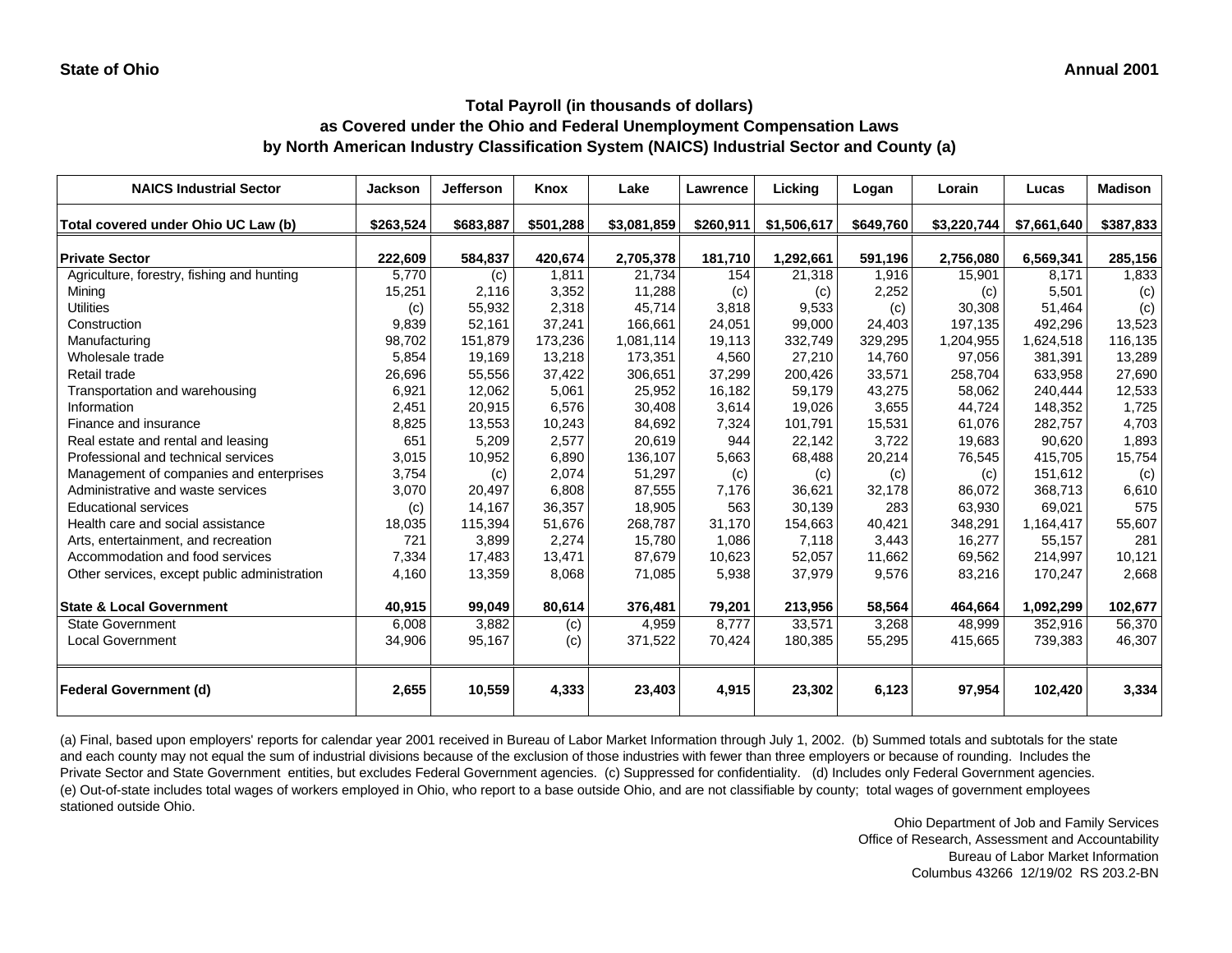| <b>NAICS Industrial Sector</b>               | <b>Mahoning</b> | <b>Marion</b> | <b>Medina</b> | Meigs     | <b>Mercer</b> | Miami       | <b>Monroe</b> | <b>Montgomery</b> | Morgan    | <b>Morrow</b> |
|----------------------------------------------|-----------------|---------------|---------------|-----------|---------------|-------------|---------------|-------------------|-----------|---------------|
| Total covered under Ohio UC Law (b)          | \$2,849,780     | \$808,683     | \$1,559,188   | \$135,843 | \$388,053     | \$1,283,560 | \$126,880     | \$10,128,070      | \$101,865 | \$143,519     |
| <b>Private Sector</b>                        | 2,434,888       | 619,918       | 1,356,834     | 111,247   | 316,659       | 1,134,501   | 107,736       | 9,083,141         | 84,086    | 103,119       |
| Agriculture, forestry, fishing and hunting   | 5,356           | 1,312         | 4,204         | 2,124     | 5,988         | 7,297       | 348           | 8,184             | 156       | 334           |
| Mining                                       | 8,305           | 1,014         | (c)           | (c)       | (c)           | 2,958       | 601           | (c)               | (c)       | 643           |
| <b>Utilities</b>                             | 39,081          | (c)           | (c)           | (c)       | (c)           | (c)         | (c)           | (c)               | 20,696    | (c)           |
| Construction                                 | 204,547         | 35,096        | 107,839       | 12,622    | 31,086        | 64,530      | 4,307         | 413,399           | 10,292    | 6,337         |
| Manufacturing                                | 388,895         | 242,611       | 385,534       | 3,877     | 126,882       | 500,257     | 81,426        | 2,530,395         | 21,911    | 50,847        |
| Wholesale trade                              | 169,988         | 18,433        | 119,821       | 1,347     | 20,029        | 77,230      | 2,628         | 537,202           | 2,560     | 2,277         |
| Retail trade                                 | 330,237         | 63,382        | 149,860       | 11,441    | 33,647        | 110,992     | 4,740         | 665,099           | 5,265     | 11,854        |
| Transportation and warehousing               | 81,585          | 19,566        | 41,977        | 1,049     | 15,341        | 21,067      | 2,197         | 397,928           | 167       | 4,113         |
| Information                                  | 66,560          | (c)           | 19,794        | (c)       | 4,486         | 11,317      | 1,115         | 462,534           | 976       | 1,011         |
| Finance and insurance                        | 116,964         | 13,883        | 37,317        | 3,287     | 18,131        | 27,912      | 2,297         | 414,766           | 2,237     | 2,023         |
| Real estate and rental and leasing           | 33,694          | 7,457         | 9,522         | 186       | 2,365         | 6,528       | 115           | 103,515           | 29        | 736           |
| Professional and technical services          | 109,585         | 31,867        | 84,218        | 1,160     | 7,525         | 23,060      | 1,364         | 722,941           | 436       | 1,661         |
| Management of companies and enterprises      | 27.960          | 4,990         | 88,471        | (c)       | (c)           | (c)         | (c)           | 277,924           | (c)       | (c)           |
| Administrative and waste services            | 132,292         | 6,428         | 81,973        | 448       | 4,130         | 35,080      | 372           | 434,903           | 164       | 1,721         |
| <b>Educational services</b>                  | 21,527          | 1,409         | 4,394         | (c)       | 38            | 3,435       | (c)           | 163,228           | (c)       | (c)           |
| Health care and social assistance            | 517,006         | 75,093        | 138,251       | 8,967     | 23,338        | 115,318     | 2,948         | 1,360,839         | 5,591     | 11,563        |
| Arts, entertainment, and recreation          | 11.286          | 2,174         | 13,337        | 135       | 1.924         | 4.109       | 191           | 41.069            | 540       | 682           |
| Accommodation and food services              | 89,844          | 20,668        | 41,865        | 3,510     | 9,922         | 32,433      | 1,202         | 250,539           | 1,493     | 3,658         |
| Other services, except public administration | 80,176          | 14,932        | 24,825        | 1,241     | 9,249         | 22,340      | 1,185         | 232,480           | 647       | 1,453         |
| <b>State &amp; Local Government</b>          | 414,893         | 188,765       | 202,354       | 24,597    | 71,393        | 149,059     | 19,144        | 1,044,929         | 17,779    | 40,400        |
| <b>State Government</b>                      | 105,945         | 56,868        | 6,570         | 1,407     | 7,075         | 5,538       | 1,200         | 87,735            | 1,977     | 3,115         |
| <b>Local Government</b>                      | 308,947         | 131,897       | 195,784       | 23,190    | 64,319        | 143,520     | 17,944        | 957,194           | 15,802    | 37,285        |
| <b>Federal Government (d)</b>                | 72,826          | 6,804         | 13,798        | 2,733     | 3,809         | 9,157       | 2,011         | 277,640           | 1,364     | 2,055         |

(a) Final, based upon employers' reports for calendar year 2001 received in Bureau of Labor Market Information through July 1, 2002. (b) Summed totals and subtotals for the state and each county may not equal the sum of industrial divisions because of the exclusion of those industries with fewer than three employers or because of rounding. Includes the Private Sector and State Government entities, but excludes Federal Government agencies. (c) Suppressed for confidentiality. (d) Includes only Federal Government agencies. (e) Out-of-state includes total wages of workers employed in Ohio, who report to a base outside Ohio, and are not classifiable by county; total wages of government employees stationed outside Ohio.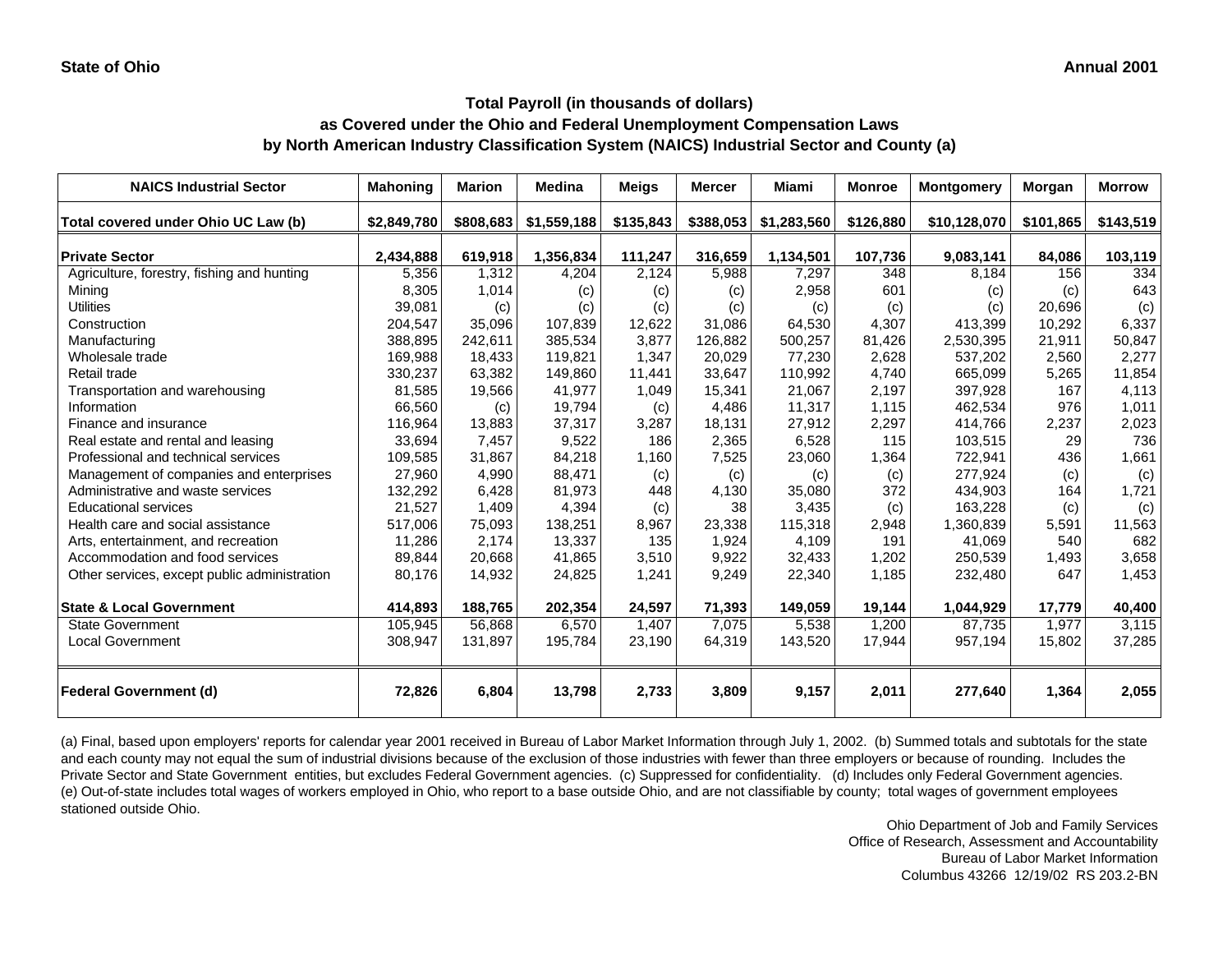## **Total Payroll (in thousands of dollars)**

#### **as Covered under the Ohio and Federal Unemployment Compensation Laws by North American Industry Classification System (NAICS) Industrial Sector and County (a)**

| <b>NAICS Industrial Sector</b>               | <b>Muskingum</b> | <b>Noble</b> | <b>Ottawa</b> | <b>Paulding</b> | <b>Perry</b> | Pickaway  | <b>Pike</b> | Portage     | <b>Preble</b> | <b>Putnam</b> |
|----------------------------------------------|------------------|--------------|---------------|-----------------|--------------|-----------|-------------|-------------|---------------|---------------|
| Total covered under Ohio UC Law (b)          | \$1,058,172      | \$85,250     | \$413,586     | \$142,960       | \$164,567    | \$510,434 | \$336,245   | \$1,585,288 | \$295,711     | \$299,596     |
| <b>Private Sector</b>                        | 920,824          | 52,176       | 348,114       | 112,028         | 124,824      | 361,235   | 290,450     | 1,177,283   | 244,140       | 255,561       |
| Agriculture, forestry, fishing and hunting   | 492              | 223          | 2,577         | (c)             | 356          | 2,237     | 77          | (c)         | 990           | 2,155         |
| Mining                                       | 16,442           | 3,536        | 8,757         | (c)             | 6,924        | (c)       | (c)         | 9,487       | 1,668         | (c)           |
| <b>Utilities</b>                             | 12,953           | 797          | (c)           | (c)             | 1.751        | 1.700     | (c)         | (c)         | (c)           | (c)           |
| Construction                                 | 43,795           | 1,518        | 14.753        | 2,743           | 19,389       | 31,182    | 12,773      | 82,079      | 11.220        | 26,086        |
| Manufacturing                                | 265,155          | 22,832       | 111,931       | 52,736          | 48,027       | 196,579   | 202,190     | 525,210     | 136,810       | 149,082       |
| Wholesale trade                              | 114,275          | 1,980        | 7,425         | 14,296          | 3,853        | 10,023    | 2,191       | 101,048     | 10,163        | 7,120         |
| Retail trade                                 | 120,828          | 5,250        | 43,844        | 8,585           | 11,608       | 28,068    | 17,234      | 118,725     | 24,363        | 18,684        |
| Transportation and warehousing               | 18,482           | 2,020        | 12,315        | 3,256           | 1,380        | 14,065    | 1,950       | 30,951      | 10,542        | 5,867         |
| Information                                  | 9,503            | 495          | 3,670         | 748             | 1,953        | 3,131     | 3,543       | 16,835      | 1,147         | 2,377         |
| Finance and insurance                        | 27,684           | 2,124        | 9,641         | 2,684           | 5,126        | 11,862    | 4,825       | 20,576      | 6,424         | 9,976         |
| Real estate and rental and leasing           | 5,815            | (c)          | 2,744         | 292             | 322          | 1,689     | 946         | 9,157       | 1,387         | 721           |
| Professional and technical services          | 16,395           | 523          | 5,537         | 2,415           | 3,096        | 6,094     | 5,899       | 35,465      | 4,008         | 2,531         |
| Management of companies and enterprises      | 17,992           | (c)          | (c)           | (c)             | (c)          | (c)       | (c)         | 14,539      | (c)           | (c)           |
| Administrative and waste services            | 14,511           | 588          | 5,463         | 330             | 952          | 9,472     | 3,055       | 23,205      | 5,923         | 3,510         |
| <b>Educational services</b>                  | 11,729           | (c)          | (c)           | (c)             | (c)          | (c)       | (c)         | 15,478      | 87            | (c)           |
| Health care and social assistance            | 165,390          | 6,865        | 29,636        | 5,866           | 14,049       | 23,499    | 19,918      | 77,216      | 13,688        | 13,710        |
| Arts, entertainment, and recreation          | 4,984            | (c)          | 11.607        | 292             | 711          | 1.902     | 172         | 24,339      | 625           | 1,260         |
| Accommodation and food services              | 30,495           | 2,344        | 23,107        | 1,768           | 3,129        | 10,871    | 6,344       | 42,412      | 8,364         | 5,565         |
| Other services, except public administration | 23,904           | 1,027        | 10,873        | 2,612           | 1,604        | 6,055     | 3,152       | 28,702      | 5,140         | 4,234         |
| <b>State &amp; Local Government</b>          | 137,348          | 33,073       | 65,473        | 30,933          | 39,743       | 149,199   | 45,795      | 408,005     | 51,571        | 44,035        |
| <b>State Government</b>                      | 15,043           | (c)          | 7,181         | 1,028           | 1,526        | 78,703    | 3,167       | 171,624     | 6,639         | 1,859         |
| <b>Local Government</b>                      | 122,304          | (c)          | 58,292        | 29,905          | 38,217       | 70,496    | 42,628      | 236,381     | 44,933        | 42,176        |
| <b>Federal Government (d)</b>                | 12,430           | 867          | 6,924         | 1,685           | 2,437        | 3,529     | 2,775       | 12,388      | 3,325         | 2,747         |

(a) Final, based upon employers' reports for calendar year 2001 received in Bureau of Labor Market Information through July 1, 2002. (b) Summed totals and subtotals for the state and each county may not equal the sum of industrial divisions because of the exclusion of those industries with fewer than three employers or because of rounding. Includes the Private Sector and State Government entities, but excludes Federal Government agencies. (c) Suppressed for confidentiality. (d) Includes only Federal Government agencies. (e) Out-of-state includes total wages of workers employed in Ohio, who report to a base outside Ohio, and are not classifiable by county; total wages of government employees stationed outside Ohio.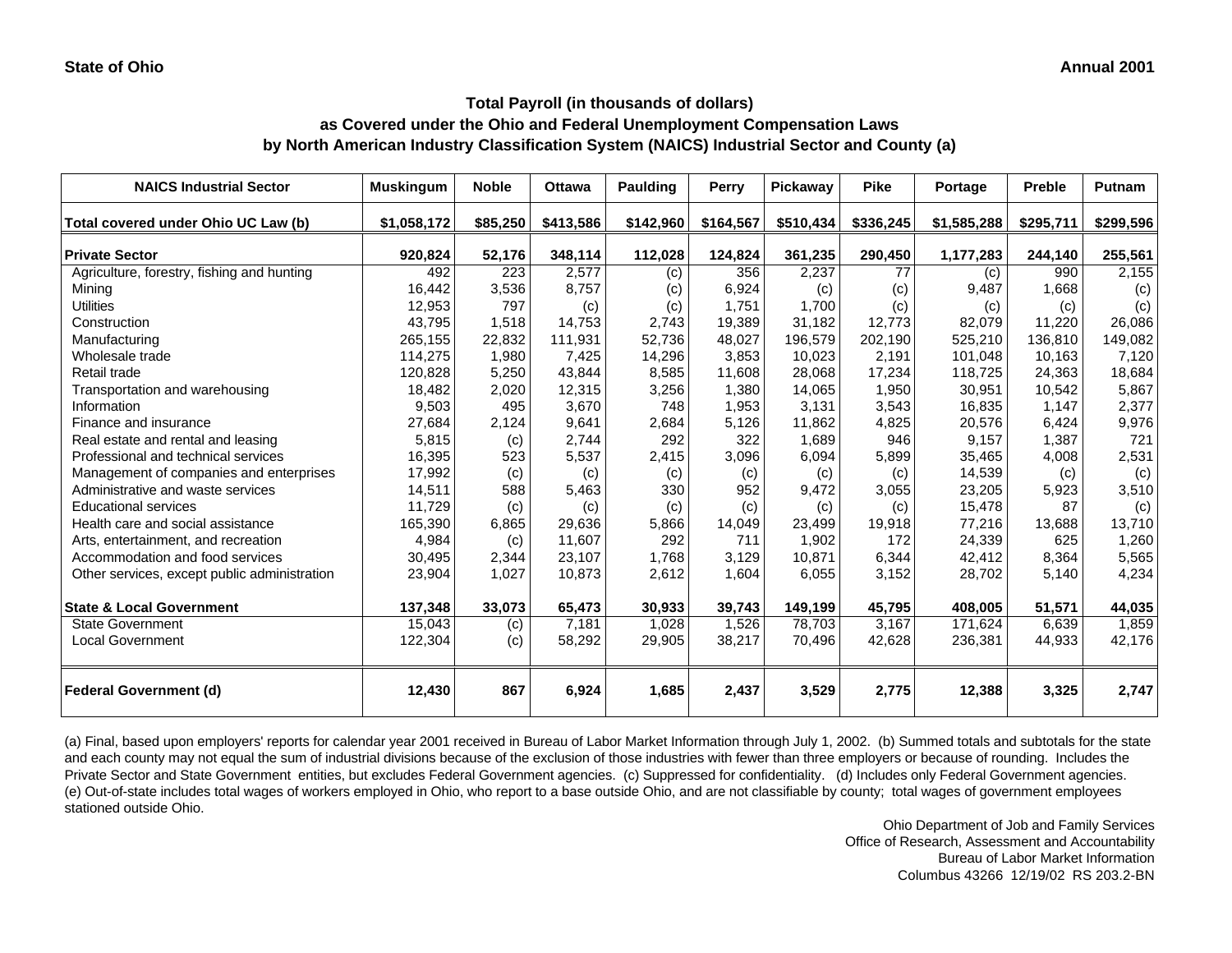| <b>NAICS Industrial Sector</b>               | <b>Richland</b> | <b>Ross</b> | Sandusky  | <b>Scioto</b> | <b>Seneca</b> | <b>Shelby</b> | <b>Stark</b> | <b>Summit</b> | <b>Trumbull</b> | <b>Tuscarawas</b> |
|----------------------------------------------|-----------------|-------------|-----------|---------------|---------------|---------------|--------------|---------------|-----------------|-------------------|
| Total covered under Ohio UC Law (b)          | \$1,757,224     | \$761,588   | \$740,052 | \$603,713     | \$582,713     | \$947,007     | \$5,018,997  | \$8,596,066   | \$2,894,325     | \$888,870         |
| <b>Private Sector</b>                        | 1,486,598       | 600,950     | 640,733   | 441,208       | 496,091       | 869,651       | 4,449,976    | 7,583,600     | 2,569,749       | 760,666           |
| Agriculture, forestry, fishing and hunting   | 2,210           | 880         | 4,359     | 836           | 2,864         | 769           | 6,143        | 6,569         | (c)             | 3,291             |
| Mining                                       | (c)             | (c)         | (c)       | 441           | 6,525         | (c)           | 18,736       | 8,770         | 2,840           | 13,985            |
| <b>Utilities</b>                             | (c)             | 12,495      | (c)       | 5,050         | 5,215         | (c)           | 31,913       | 106,408       | (c)             | 3,601             |
| Construction                                 | 63,561          | 29,860      | 35,578    | 36,460        | 34,116        | 58,573        | 275,953      | 400,401       | 80,760          | 43,157            |
| Manufacturing                                | 649,770         | 216,220     | 350,995   | 80,239        | 216,180       | 555,498       | 1,606,498    | 1,960,173     | 1,384,641       | 298,028           |
| Wholesale trade                              | 52,100          | 18,135      | 13,522    | 8,630         | 18,845        | 46,359        | 311,608      | 589,033       | 89,139          | 38,068            |
| Retail trade                                 | 150,929         | 76,446      | 56,845    | 61,047        | 42,439        | 49,337        | 436,165      | 750,509       | 218,851         | 92,618            |
| Transportation and warehousing               | 41,246          | 13,629      | 9,140     | 10,926        | 12,336        | 18,220        | 62,191       | 370,857       | 94,768          | 26,258            |
| Information                                  | 56,823          | 23,478      | 8,447     | 8,183         | 8,578         | 9,882         | 74,335       | 184,533       | 30,815          | 10,006            |
| Finance and insurance                        | 50.526          | 11.688      | 13,887    | 18,456        | 20,414        | 9,512         | 199.458      | 434,044       | 62,013          | 23,340            |
| Real estate and rental and leasing           | 9,307           | 4,607       | 2,441     | 3,662         | 4,272         | 5,024         | 33,800       | 81,225        | 27,980          | 6,083             |
| Professional and technical services          | 35,154          | 10,717      | 10,464    | 12,959        | 9,981         | 13,993        | 174,954      | 486,909       | 58,544          | 20,737            |
| Management of companies and enterprises      | 4,437           | (c)         | 7,072     | 812           | 3,484         | (c)           | 33,944       | 242,678       | 31,328          | 4,476             |
| Administrative and waste services            | 55,588          | 31,804      | 16,581    | 23,201        | 7,923         | 14,536        | 150,313      | 345,712       | 68,509          | 20,255            |
| <b>Educational services</b>                  | 5,376           | 2,488       | (c)       | 2,135         | 19,272        | (c)           | 52,933       | 62,135        | 9,813           | 3,061             |
| Health care and social assistance            | 199,591         | 108,745     | 69,260    | 137,333       | 57,151        | 46,972        | 701,959      | 1,089,757     | 280,565         | 93,398            |
| Arts, entertainment, and recreation          | 8.109           | 2,258       | 4,064     | 868           | 2,477         | 1,032         | 25,423       | 54,692        | 10,716          | 3,841             |
| Accommodation and food services              | 47,897          | 22,130      | 16,097    | 21,218        | 13,913        | 16,597        | 129,744      | 220,407       | 64,100          | 30,377            |
| Other services, except public administration | 41,731          | 13,722      | 17,919    | 8,751         | 10,108        | 12,460        | 123,904      | 188,789       | 47,086          | 26,086            |
| <b>State &amp; Local Government</b>          | 270,627         | 160,639     | 99,319    | 162,505       | 86,622        | 77,356        | 569,020      | 1,012,466     | 324,576         | 128,205           |
| <b>State Government</b>                      | 76,663          | 67,446      | 7,292     | 64,615        | (c)           | (c)           | 54,140       | 177,622       | 35,104          | 19,101            |
| <b>Local Government</b>                      | 193,963         | 93,193      | 92,028    | 97,890        | (c)           | (c)           | 514,880      | 834,844       | 289,471         | 109,104           |
| <b>Federal Government (d)</b>                | 30,074          | 74,434      | 5,014     | 7,376         | 5,489         | 3,455         | 55,255       | 118,918       | 22,231          | 8,909             |

(a) Final, based upon employers' reports for calendar year 2001 received in Bureau of Labor Market Information through July 1, 2002. (b) Summed totals and subtotals for the state and each county may not equal the sum of industrial divisions because of the exclusion of those industries with fewer than three employers or because of rounding. Includes the Private Sector and State Government entities, but excludes Federal Government agencies. (c) Suppressed for confidentiality. (d) Includes only Federal Government agencies. (e) Out-of-state includes total wages of workers employed in Ohio, who report to a base outside Ohio, and are not classifiable by county; total wages of government employees stationed outside Ohio.